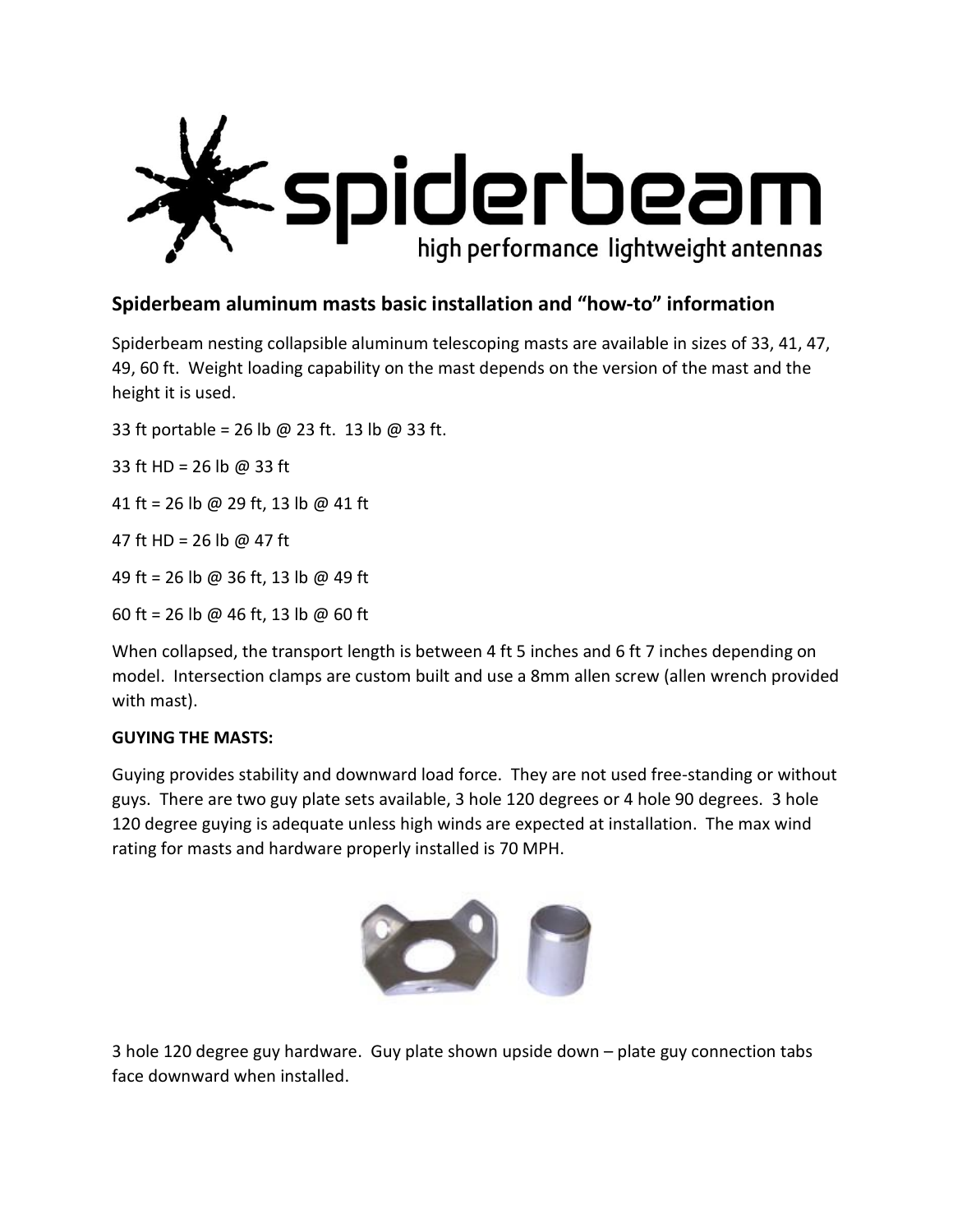

4 hole 120 degree guy hardware. Guy plate shown upside down – plate guy connection tabs face downward when installed.

The circular bushing shown is slightly larger ( $\gamma$ 1mm) in inner diameter than the mast segment it is installed on. Guy hardware installs just above the section junctions of mast segments. The bushing flange faces upwards. The guy plate center hole rests on the flange with the 3 or 4 guy attachment points facing downward.

Example, on the 33 ft HD mast the guy hardware is installed at 2 segment points, 40mm and 50mm. The 7 segments have an outer diameter from bottom to top of 70, 65, 60, 55, 50, 45, and 40mm. The guy hardware for 40mm is approx. 41 mm ID, 50mm is 51 mm ID. The bushing for the bottom 50mm guy would be placed above the junction of the 55 and 50mm segments, resting on the top edge of the 55mm segment near the low end of the 50mm. Same for the 40mm bushing – it rests on the top edge of the 45mm segment at the junction of the 45 and 40mm mast segments. As the ID of the bushing is slightly larger than the mast segment, the mast can be rotated inside the bushings and guy attachment hardware.

## **GUY ROPES AND INSTALLATION:**

Spiderbeam offers 2 types of rope for guying the masts.

- 6mm Polyester rope, UV resistant
- 4mm Dyneema rope, UV resistant

Dyneema rope is better for permanent installations as it's no-stretch and will not elongate with the passing of time. Polyester rope is usable for temporary and portable installations, but can also be used for permanent installations if monitored and re-tightened if needed with time.

Rope can be installed at the guy plate two ways. Tying the rope or steel guy wires directly to the guy plate holes or installing with carabiners, thimbles, and rope clamps. Same for guy attachment points at ground level. See next section for more information.

Guy rope lengths are recommended as minimum 60% of the height the mast will be used, 70% is recommended. The distance of the guy attachment points at ground level will increase stability of the mast up to 100% of the height of the mast, but this is not required. 70% is adequate.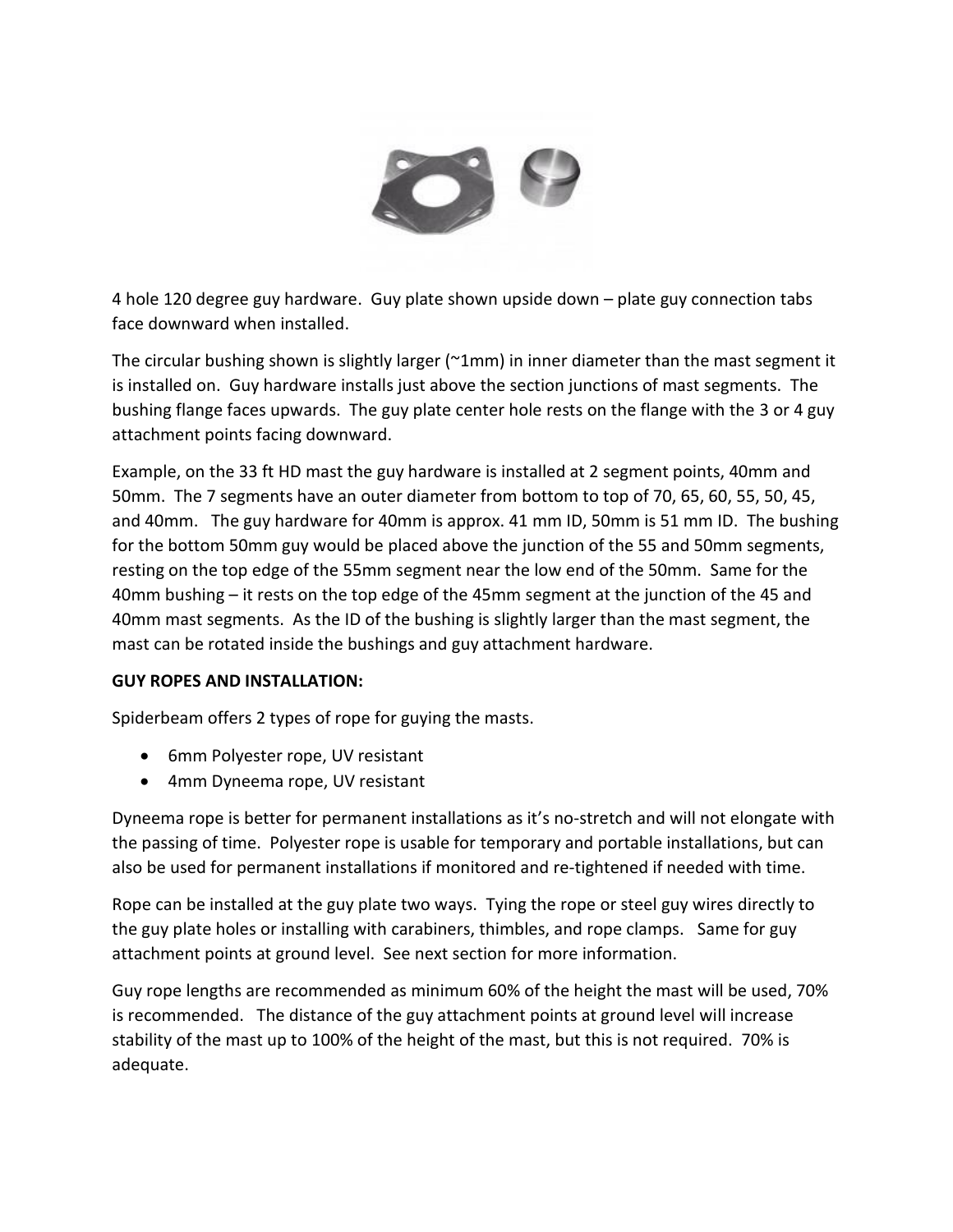| (RECOMMENDED)             |      |              |       |       |       |       |  |  |  |  |
|---------------------------|------|--------------|-------|-------|-------|-------|--|--|--|--|
| <b>Mast Type</b>          | 10.0 | <b>10-HD</b> | 12.5  | 14.5  | 15.0  | 18.0  |  |  |  |  |
| 1. Top Guy                | 30mm | 40mm         | 30mm  | 40mm  | 30mm  | 30mm  |  |  |  |  |
| 2. Middle Guy             |      |              |       | 50mm  | 40mm  | 40mm  |  |  |  |  |
| 3. Middle Guy             |      |              |       |       |       | 50mm  |  |  |  |  |
| 4. Bottom Guy             | 45mm | 50mm         | 45mm  | 60mm  | 50mm  | 60mm  |  |  |  |  |
| Height 1.                 | 9.1  | 8.7          | 11.0  | 13.0  | 13.5  | 16.3  |  |  |  |  |
| Height 2.                 |      |              |       | 9.3   | 9.9   | 12.7  |  |  |  |  |
| Height 3.                 |      |              |       |       |       | 9.3   |  |  |  |  |
| Height 4.                 | 5.4  | 7.2          | 6.9   | 6.1   | 6.5   | 6.1   |  |  |  |  |
| Guy Stake (0.7)           | 7.0  | 7.0          | 8.8   | 10.2  | 10.5  | 12.6  |  |  |  |  |
| Guy Length 1.             | 13.5 | 13.2         | 16.1  | 18.5  | 19.1  | 22.6  |  |  |  |  |
| Guy Length 2.             |      |              |       | 15.8  | 16.4  | 19.9  |  |  |  |  |
| Guy Length 3.             |      |              |       |       |       | 17.7  |  |  |  |  |
| Guy Length 4.             | 10.8 | 12.0         | 13.2  | 13.9  | 14.3  | 16.0  |  |  |  |  |
| <b>Total Guy Line</b>     | 24.3 | 25.2         | 29.3  | 48.2  | 49.9  | 76.2  |  |  |  |  |
| <b>Total 3 directions</b> | 73.0 | 75.6         | 87.8  | 144.6 | 149.6 | 228.5 |  |  |  |  |
| <b>Total 4 directions</b> | 97.3 | 100.8        | 117.1 | 192.8 | 199.5 | 304.6 |  |  |  |  |
| 3D: Rolls Polyester       | 1.5  | 1.5          | 1.8   | 2.9   | 3.0   | 4.6   |  |  |  |  |
| 4D: Rolls Polyester       | 1.95 | 2.02         | 2.34  | 3.86  | 3.99  | 6.09  |  |  |  |  |
| 3D: Rolls Dyneema         | 0.73 | 0.76         | 0.88  | 1.45  | 1.50  | 2.28  |  |  |  |  |
| 4D: Rolls Dyneema         | 0.97 | 1.01         | 1.17  | 1.93  | 2.00  | 3.05  |  |  |  |  |
|                           |      |              |       |       |       |       |  |  |  |  |

| (MINIMUM)                 |      |              |       |       |                  |       |  |  |  |  |  |
|---------------------------|------|--------------|-------|-------|------------------|-------|--|--|--|--|--|
| <b>Mast Type</b>          | 10.0 | <b>10-HD</b> | 12.5  | 14.5  | 15.0             | 18.0  |  |  |  |  |  |
| 1. Top Guy                | 30mm | 40mm         | 30mm  | 40mm  | 30mm             | 30mm  |  |  |  |  |  |
| 2. Middle Guy             |      |              |       | 50mm  | 40mm             | 40mm  |  |  |  |  |  |
| 3. Middle Guy             |      |              |       |       |                  | 50mm  |  |  |  |  |  |
| 4. Bottom Guy             | 45mm | 50mm         | 45mm  | 60mm  | 50 <sub>mm</sub> | 60mm  |  |  |  |  |  |
| Height 1.                 | 9.1  | 8.7          | 11.0  | 13.0  | 13.5             | 16.3  |  |  |  |  |  |
| Height 2.                 |      |              |       | 9.3   | 9.9              | 12.7  |  |  |  |  |  |
| Height 3.                 |      |              |       |       |                  | 9.3   |  |  |  |  |  |
| Height 4.                 | 5.4  | 7.2          | 6.9   | 6.1   | 6.5              | 6.1   |  |  |  |  |  |
| Guy Stake (0.6)           | 6.0  | 6.0          | 7.6   | 8.7   | 9.0              | 10.8  |  |  |  |  |  |
| Guy Length 1.             | 12.9 | 12.6         | 15.4  | 17.6  | 18.2             | 21.6  |  |  |  |  |  |
| Guy Length 2.             |      |              |       | 14.7  | 15.4             | 18.7  |  |  |  |  |  |
| Guy Length 3.             |      |              |       |       |                  | 16.3  |  |  |  |  |  |
| Guy Length 4.             | 10.1 | 11.4         | 12.3  | 12.6  | 13.1             | 14.4  |  |  |  |  |  |
| <b>Total Guy Line</b>     | 23.0 | 23.9         | 27.6  | 45.0  | 46.7             | 70.9  |  |  |  |  |  |
| <b>Total 3 directions</b> | 68.9 | 71.8         | 82.9  | 135.0 | 140.1            | 212.6 |  |  |  |  |  |
| <b>Total 4 directions</b> | 91.9 | 95.8         | 110.5 | 180.0 | 186.8            | 283.5 |  |  |  |  |  |
| 3D: Rolls Polyester       | 1.38 | 1.44         | 1.66  | 2.70  | 2.80             | 4.25  |  |  |  |  |  |
| 4D: Rolls Polyester       | 1.84 | 1.92         | 2.21  | 3.60  | 3.74             | 5.67  |  |  |  |  |  |
| 3D: Rolls Dyneema         | 0.69 | 0.72         | 0.83  | 1.35  | 1.40             | 2.13  |  |  |  |  |  |
| 4D: Rolls Dyneema         | 0.92 | 0.96         | 1.11  | 1.80  | 1.87             | 2.84  |  |  |  |  |  |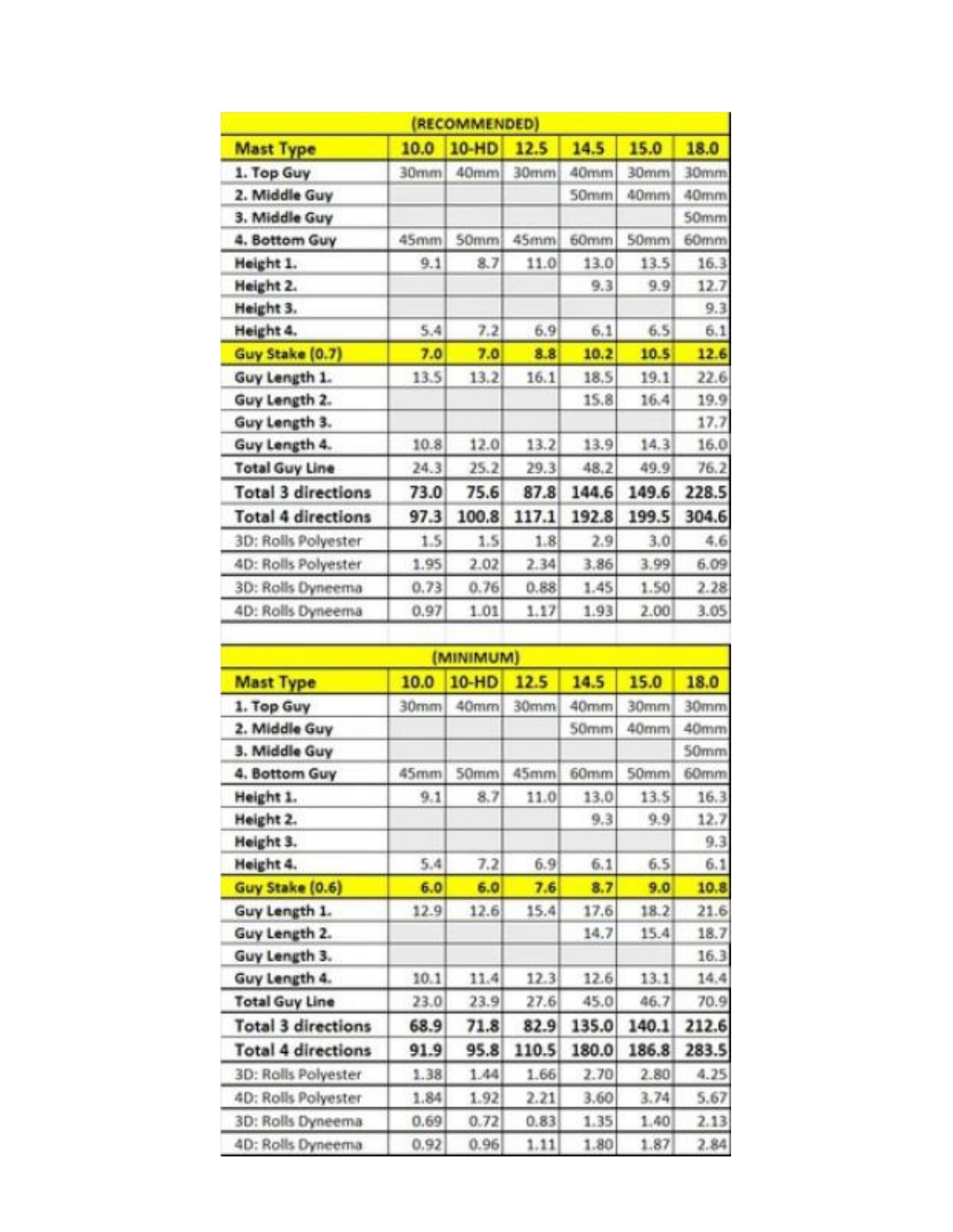Guy length table for aluminum masts with guy lengths shown in **meters.** For imperial measurements (feet) multiply meter length x 3.281. The guy lengths shows are the distance between the installed guy hardware attachment point on the mast and the attachment point at ground level. In practice cutting the ropes 2 meters (6.6 ft) longer than the length shown will allow for tying the ropes off at each end.

The top table "Recommended" is for guying the mast at full extended height with the ground attachment point at 70% of the height. All guy ropes are tied to the same ground stake on each side of the mast. "Minimum" is for guying the mast at full extended height with the ground attachment point at 60% of the height.

Tighten as needed – do not tie off guy ropes at maximum pull. Having the rope somewhat taut but not stretched tightly is adequate for installation and allows the mast and ropes to move in weather without risking pulling the mast over or breaking the ropes.

The table at the bottom shows the number of 50m 6mm polyester rope rolls or 100m 4mm Dyneema rope rolls required to guy the mast off at the lengths shown on the table. "3D" is 3 directions, 120 degrees. "4D" is 4 directions, 90 degrees.

# **GUY ROPE ATTACHMENT:**

Edges of guy plate hardware can, over time, abrade the rope attached and cut it if tied directly to the guy plates. This is possible to happen, but not a certainty. Many long term Spiderbeam mast installations have used guy rope tied directly to the hardware and to the ground attachment points.

Carabiners and rope thimbles can eliminate this possibility.

Rope can be looped over a thimble and clamped back on itself with a rope clamp or tied off with a knot below the thimble. This thimble is then placed inside a carabiner which is installed on the mast guy hardware. It is also possible to not use the thimble and rope clamps and simply tie the rope directly to the carabiner and have it clipped onto the guy hardware. A note for easy install or removing the mast later  $-$  it's much easier to get the ropes off of guy hardware at a later date if the rope is tied or installed to a carabiner than if tied to the mast. If tied directly the knots can tighten and harden, lending need to cut the rope off at the guy point later if necessary. With a carabiner, you simply unclip the rope from the guy hardware.

Rope clamps Spiderbeam sells are 3mm diameter, too small for 4mm or 6mm rope. Spiderbeam makes these available for steel wire guy ropes for commercial installations.

As noted, tying the rope directly to a carabiner is acceptable.